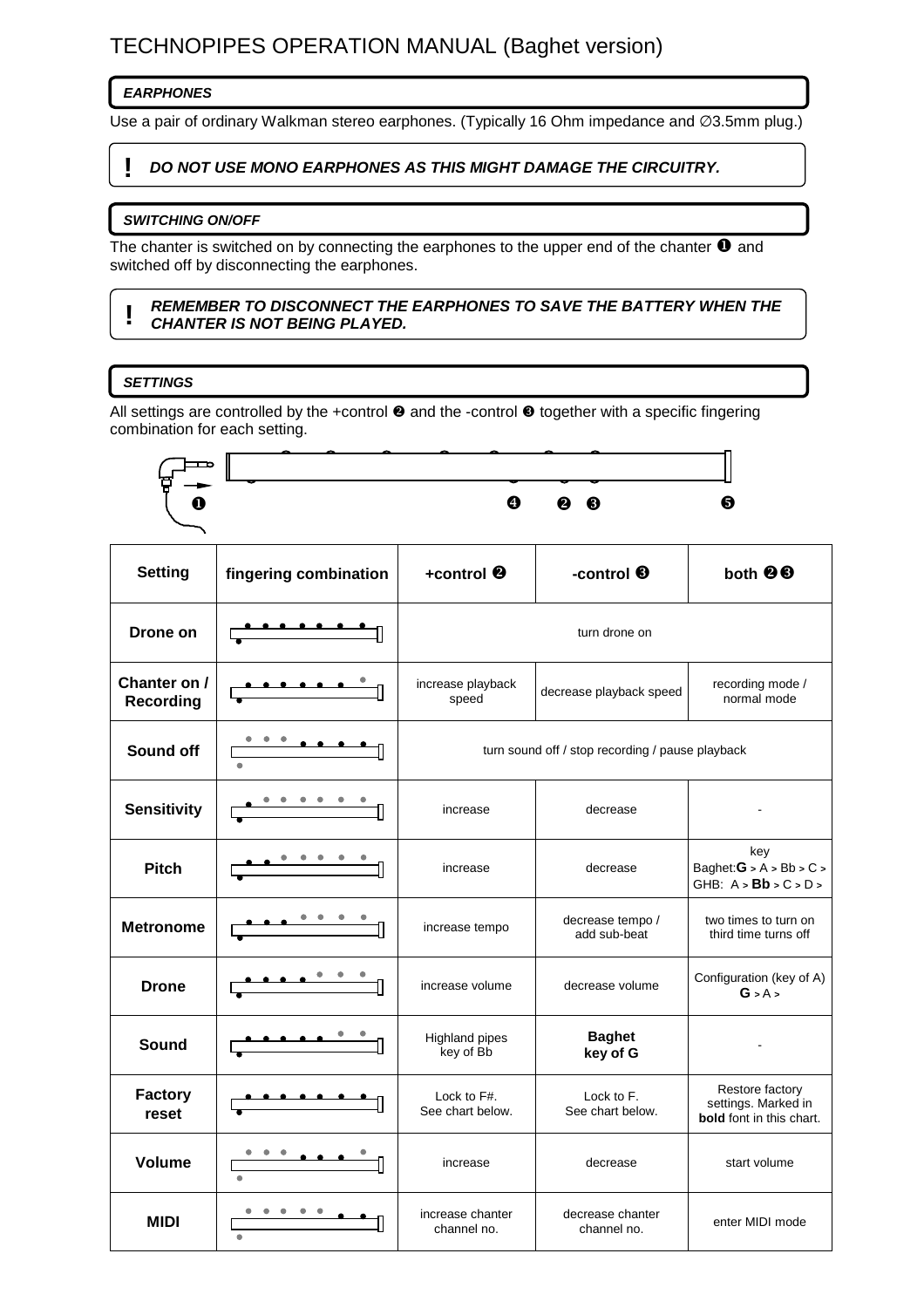#### **VOLUME**

The output volume depends to some extent on the type of earphone plugged in.

# **! PLAYING AT HIGH VOLUME MIGHT DAMAGE YOUR HEARING.**

#### **PLAYING**

The contacts of the chanter are electrical and not mechanical, meaning they do not have to be pressed down to become activated. The grip does not have to be any firmer than that on the pipe chanter.

Start-up sequence:

- 1) Start drone by playing the *Drone on* fingering combination.
- 2) Start chanter by playing the Chanter on fingering combination.

### **SENSITIVITY**

It could happen, from time to time, that your fingers are very dry, causing them to become poor conductors. The chanter, being dependant of electrical conductivity, may then have some trouble sensing the correct note, instead producing a squeaky sound, or the wrong note. You then need to increase the sensitivity. On the other hand, your fingers may be very warm and short-circuit the chanter through a very thin film of sweat, and the chanter will then fail to detect your correct finger position. You will then need to decrease the sensitivity. The sensitivity can be set to five different levels.

#### **PITCH**

The chanter starts with Baghet sound/fingering in the key of G (392Hz) as default. The low G goes from 185Hz up to 738Hz in steps of 0.1 to 0.7Hz. The key of the chanter can easily be set to G, A440Hz, Bb, or C. The accuracy is within ±3Hz.

With Sound set to Highland pipes, the chanter starts in the key of Bb (466Hz). The key of the chanter can easily be set to A440Hz, Bb, C, or D. The accuracy is within ±3Hz.

#### **MIDI**

MIDI (Musical Instrument Digital Interface) is an electronic communications protocol that enables electronic musical instruments, computers, and synthesizers etc. to communicate with each other. MIDI does not transmit an audio signal - it transmits digital data messages defining parameters such as pitch and volume of the musical notes to play. See http://www.midi.org for further reading.

MIDI mode is entered, if MIDI combination is fingered at the time the MIDI cable is connected. The chanter is initially set to channel 1, but can be set between 1 and 14. The drone is fixed on channel 15. The default A is MIDI note number 69. In MIDI mode, the volume settings for chanter and drone affect the note velocity. It is up to the receiver to interpret the velocity data. (In MIDI mode, metronome and recording are not available.)

#### **METRONOME**

The metronome does not start at any given tempo. You set the tempo like this:

- 1) Hold the Metronome fingering combination.
- 2) Think of a tempo in you head.
- 3) Beat the tempo once on the +/-controls (both contacts at the same time).
- 4) (OPTIONAL) Add sub-beats by touching the -control.
- 5) Beat the tempo again on the +/-controls to set the main beat.
- 6) The metronome continues in that tempo.
- 7) Touch +/-controls again holding the Metronome fingering combination: the metronome turns off.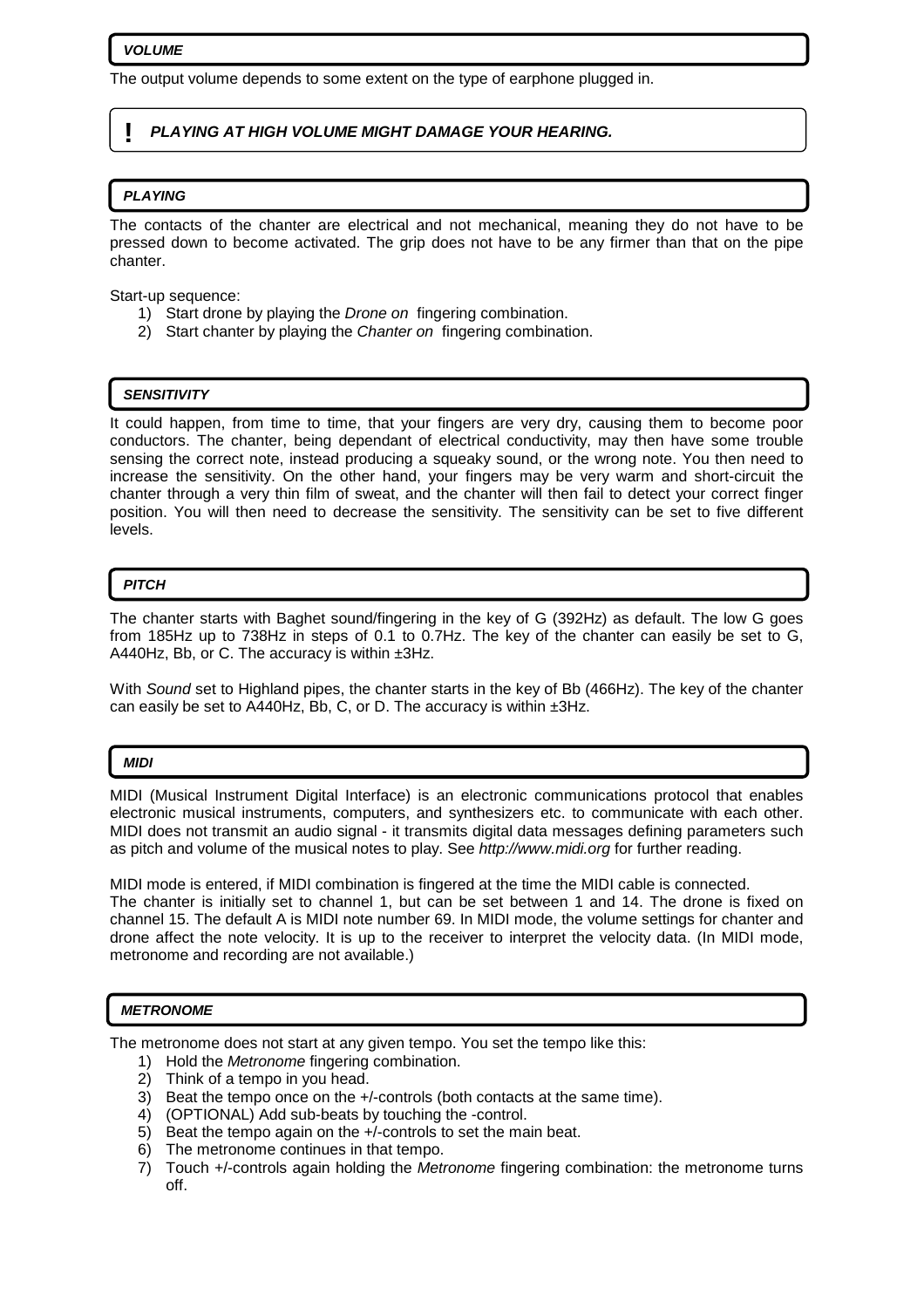# **RECORDING**

The chanter can record more than 1200 notes. You can play along with the recorded notes to practice phrases, seconds, etc. When recording, the first note and the last note preceding the Sound off note are not stored for simplifying the creation of loops. The recorded track is played back on the right channel, and you play along on the left channel. The playback speed can be set between ¼ and 2 times the recorded speed.

Typical recording sequence:

- 3) Start drone and chanter.
- 4) Play the Recording fingering combination.
- 5) Put your lower hand thumb on both the +control and -control. A high pitched beep indicates recording mode.
- 6) Record as long as you like, or until the memory is full (indicated by a low pitched beep).
- 7) Play the Sound off note.
- 8) Start playback by turning drone and chanter on.
- 9) Play along.
- 10) Exit recording mode by 2) and 3) above. A low pitched beep indicates normal mode.

# **FINGERING**

The chanter can play two different fingerings (see separate fingering chart):

- 1) Great highland bagpipes fingering. (Lower hand thumb hole  $\bigcirc$  not used.)
- 2) Baghet fingering, with lower thumb hole for Bb.

In Baghet mode, the fingering below can be locked to either F# or F.

|        | fingering combination | +control <sup>@</sup> | -control ❸ | both <b>@</b> <sup>6</sup>                  |
|--------|-----------------------|-----------------------|------------|---------------------------------------------|
| F# / F |                       | Lock to F#            | Lock to F  | NOTE! Factory<br>reset! See chart<br>above. |

### **BATTERY**

 $\overline{a}$ 

The chanter uses one 1.5Volt AAA/LR03 alkaline battery, or one 1.2Volt AAA/HR03 NiMH rechargeable battery. The chanter will run approx. 10 hours on a 1000mAh NiMH rechargeable battery, or 20 hours in MIDI mode. A rechargeable battery is recommended as it will be cheaper in the long run.

If the chanter does not start correctly, or runs only for a few minutes before shutting itself off, the chanter needs a new battery.

# **CHANGING THE BATTERY**

Remove the end cap  $\Theta$  from the chanter by firmly pulling it outwards. Move the battery holder to the side to allow the battery to slide out slightly. Tap the battery end of the chanter against the palm of your hand in order to get the battery out. Insert the new battery with the **negative** pole towards the end cap. Make sure the battery holder makes **electrical contact with the negative pole**. Press the end cap back on.